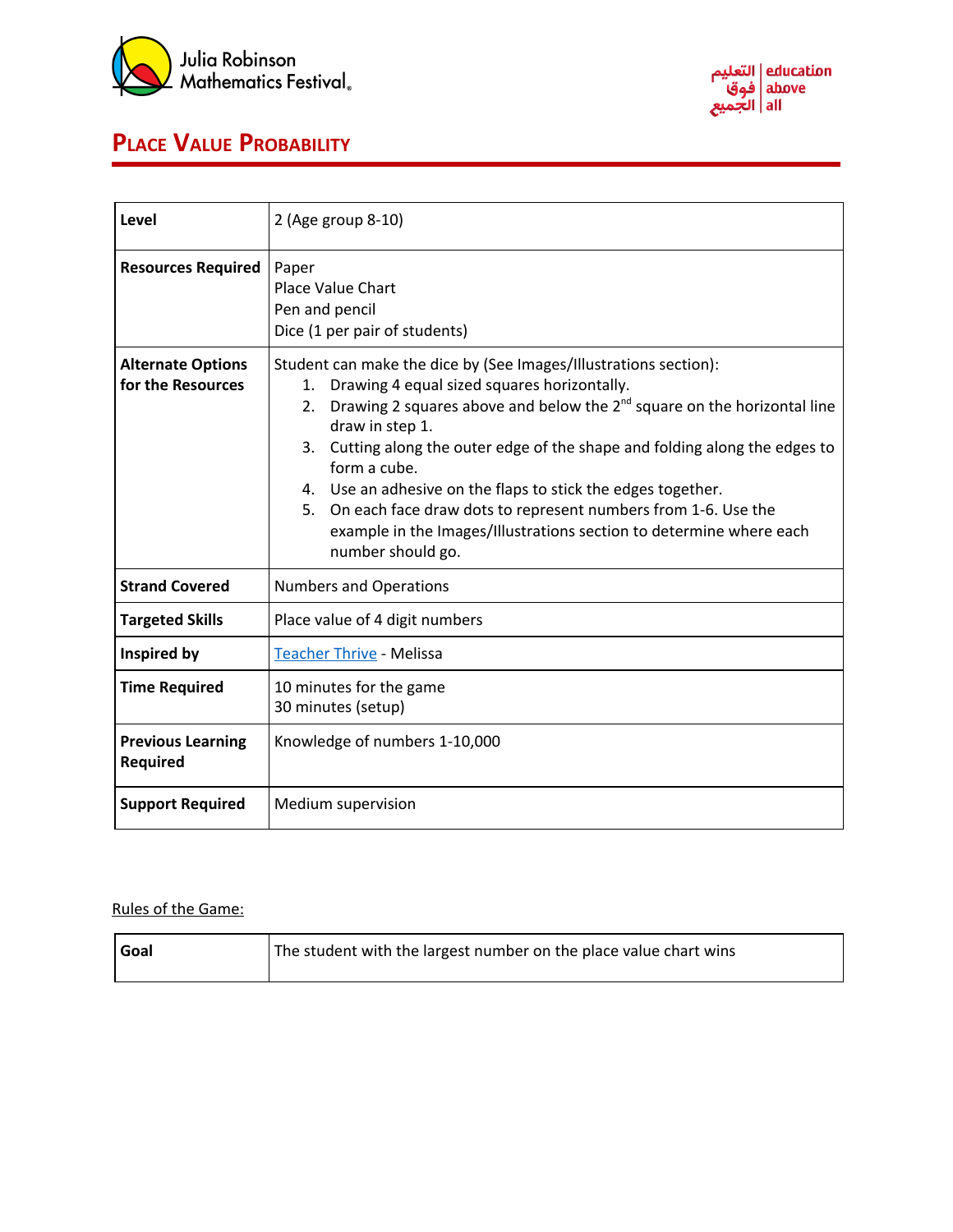



| <b>Steps</b>                      | Step 1: The teacher/adult/facilitator creates groups of 2 students. If there is an<br>odd number, this game can also be played with a group of 3 students.                                                              |  |  |  |  |  |  |  |  |
|-----------------------------------|-------------------------------------------------------------------------------------------------------------------------------------------------------------------------------------------------------------------------|--|--|--|--|--|--|--|--|
|                                   | Step 2: The teacher hands out one die per pair. If the teacher does not have<br>enough dice for all of the students, this is the time when students can make<br>their own dice out of paper (See Images/Illustrations). |  |  |  |  |  |  |  |  |
|                                   | Step 3: Each student makes a place value chart like in the Images/Illustrations<br>section.                                                                                                                             |  |  |  |  |  |  |  |  |
|                                   | Step 4: Students take turns rolling the die. They can place the number they roll<br>in any empty space on their place value chart (e.g. units, tens, hundreds, or<br>thousands).                                        |  |  |  |  |  |  |  |  |
|                                   | Step 5: After each student has made a 4-digit number, the game is over. The<br>student with the largest number wins the round.                                                                                          |  |  |  |  |  |  |  |  |
|                                   | Step 6: Students start a new round and repeat Steps 4-5. Students continue to<br>play until time is up. The student who has won the most rounds when time is up<br>wins the game.                                       |  |  |  |  |  |  |  |  |
| Images or<br><b>Illustrations</b> |                                                                                                                                                                                                                         |  |  |  |  |  |  |  |  |
|                                   |                                                                                                                                                                                                                         |  |  |  |  |  |  |  |  |